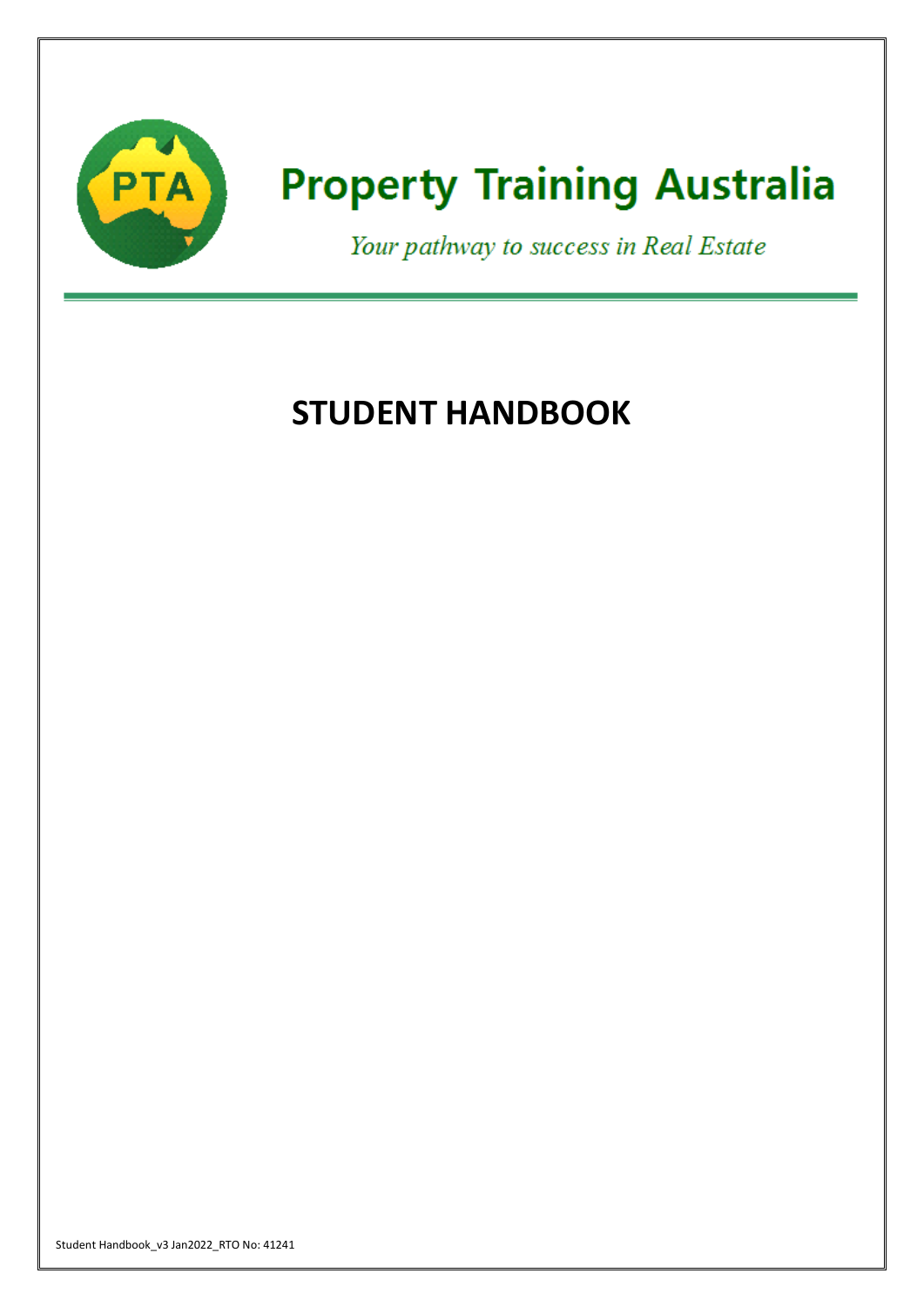

#### Your pathway to success in Real Estate

# Table of Contents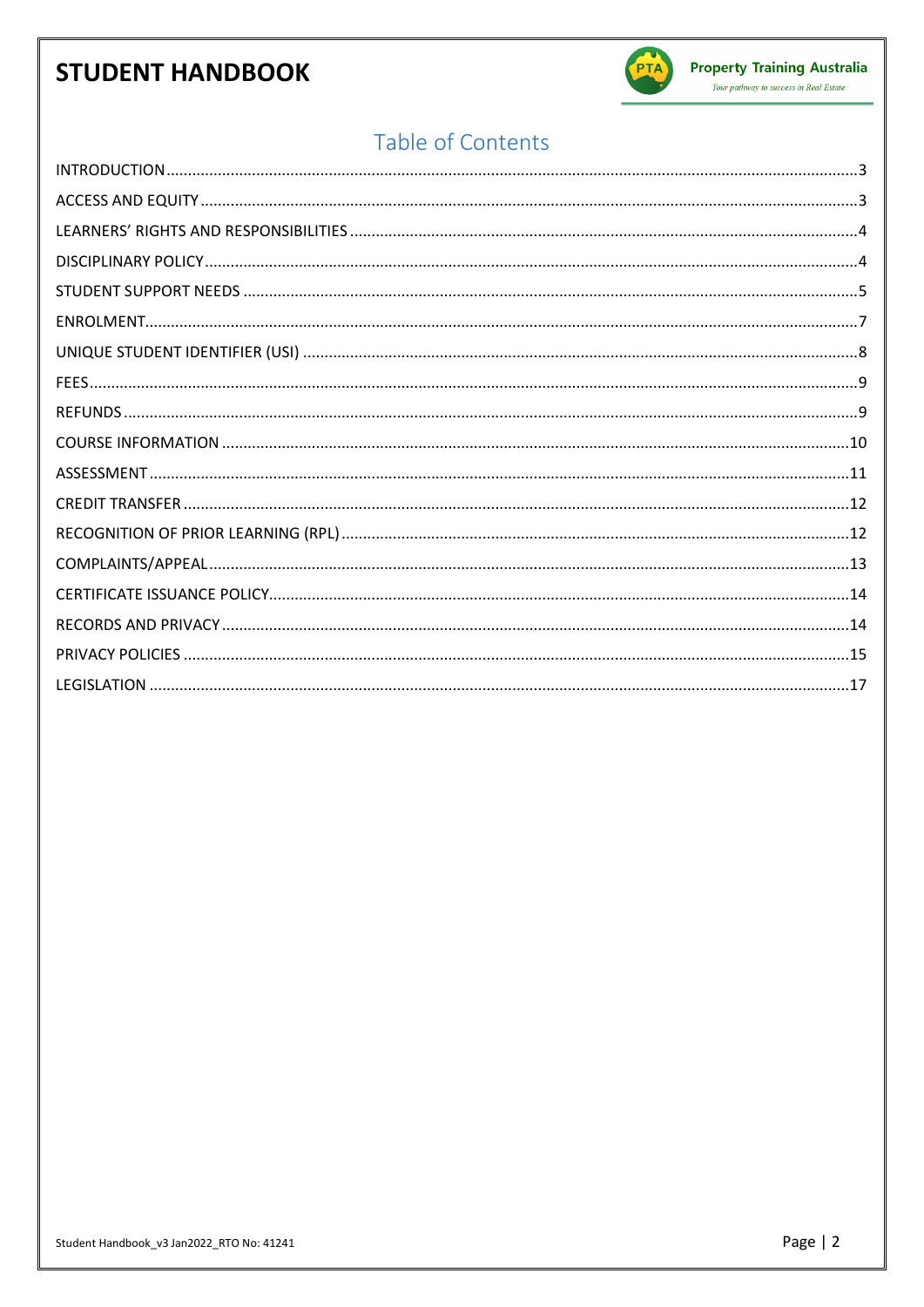

### <span id="page-2-0"></span>INTRODUCTION

#### **Our courses will challenge, interest and skill you to work smart in the Real Estate Industry.**

PTA is a Registered Training Organisation (RTO No. 41241), delivering training to the Australian Property Industry. Our mission is to provide relevant and affordable training through innovative and flexible approaches to learning.

PTA meet the standards for Registered Training Organisations (RTOs) 2015 and all other relevant legislation. We do not sub-contract any of our services to 3rd Party delivery organisations and you can be assured your course will be delivered by only accredited trainers who currently also work in the industry and provide you with the latest trends and information. You will learn in a relevant meaningful way with realistic and useful learning resources.

Property Training Australia's website contains useful and important information regarding courses, durations, timetabling, any entry requirements and your Student Handbook. Your handbook contains important information about services provided, your rights and responsibilities, fees and refunds, complaints and appeals. It is a requirement that you read and understand this information before enrolling. If you have any concerns about your ability to undertake and complete a course, we encourage you to call our Head Office where our experienced team will offer you sound advice on how you can be supported through your course

By enrolling into a course with PTA, you hereby agree to all PTA's Policies and Procedures.

If you have any questions about any information provided in this document, please contact PTA before finalising your enrolment.

Property Training Australia is responsible for:

- a) The quality of the training and assessment in compliance with the VET Quality Framework. More details about the VET Quality Framework can be found on the ASQA website [http://www.asqa.gov.au/vet](http://www.asqa.gov.au/vet-registration/understand-the-requirements-for-registration/understand-the-requirements-for-registration.html)[registration/understand-the-requirements-for-registration/understand-the-requirements-for](http://www.asqa.gov.au/vet-registration/understand-the-requirements-for-registration/understand-the-requirements-for-registration.html)[registration.html](http://www.asqa.gov.au/vet-registration/understand-the-requirements-for-registration/understand-the-requirements-for-registration.html)
- b) For the issuance of the AQF certification documentation. More details about the AQF certification standards can be found at [http://www.aqf.edu.au](http://www.aqf.edu.au/)
- c) Advising students of any changes to the services. This will be by a range of methods depending on the circumstance, including an announcement on the College website and direct email to each current and future student.
- d) Advising students about the complaints and appeals procedure published on the College website in the Student Handbook.
- e) Advising students if the College, or a third party delivering services on behalf of the College, closes or ceases to deliver a unit or units that the learner is enrolled in. This will be by an announcement on the College website and email.

### <span id="page-2-1"></span>ACCESS AND EQUITY

The implementation of education and assessment processes within Property Training Australia is based on the principles of social justice, access, participation, equity and equality.

PTA has a client-focused approach to ensure processes and educational products and services meet students' specific needs:

• Provision of opportunities for students to participate in quality vocational education and training, and in associated decisions that impact on their learning;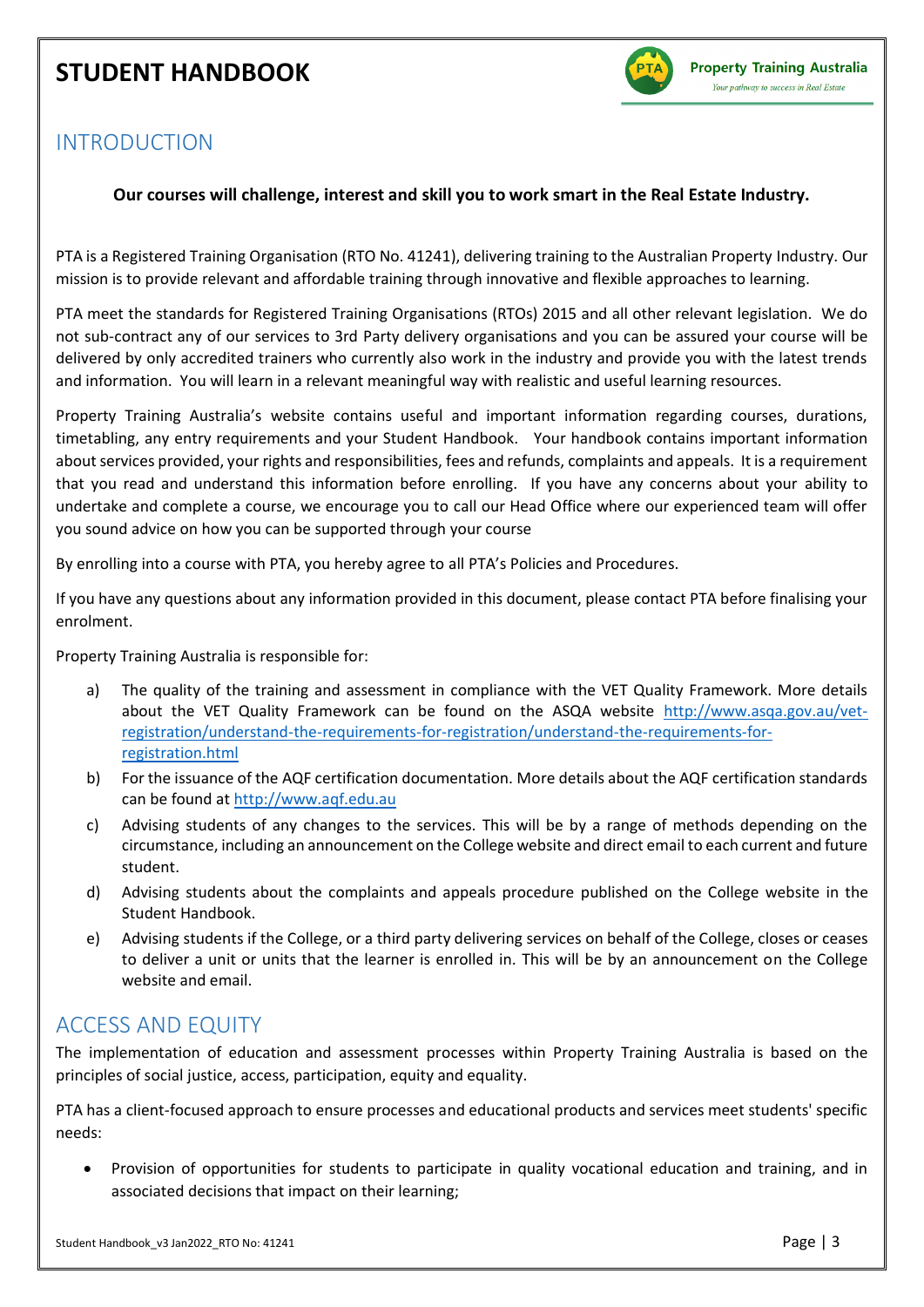

- Promotion of processes that ensure the right of equality of opportunity without discrimination;
- Fair allocation of resources to ensure access and equity for all.

### <span id="page-3-0"></span>LEARNERS' RIGHTS AND RESPONSIBILITIES

#### Copyright

All material issued by PTA is covered by copyright. Written permission from PTA is required prior to photocopying materials for purposes other than individual educational purposes within PTA.

#### Drugs, Alcohol and articles considered dangerous

PTA prohibits the consumption of alcohol, or being intoxicated, during the course, use of, or under the influence of, illegal drugs and the possession of prohibited or dangerous articles.

#### Cheating or Plagiarising

Students found to be cheating or plagiarising in assessments will be marked 'Not Competent' line with misconduct.

#### Misconduct

Misconduct of a student in a training context is any behaviour which:

- Disrupts the learning of others
- Prevents trainers from performing their duties
- Endangers the health and safety of our trainers, clients, guests or learners
- Interferes with the conduct of PTA Training operations

Examples of misconduct are, but not limited to:

- Verbally or physically abusing another trainer, guest or learner
- Stealing whilst on a course
- Defacing equipment or venues
- Non-payment of fees
- Failure to progress
- Cheating or plagiarising

Misconduct will be managed in line with the Disciplinary Policy.

### <span id="page-3-1"></span>DISCIPLINARY POLICY

All learners of PTA are expected to take responsibility, in line with all current workplace practices and legislation, for their own learning and behaviour during training and assessment.

Any misconduct or breach of discipline will result in the client being given a verbal warning and offer of support by the College (if required) in an endeavour to remedy the situation. Further breaches will result in the client receiving a written warning and having to 'show cause' in writing as to why they should not be excluded from further participation in the course. At this stage, the College will offer to arrange a face-to-face meeting with the student to discuss the matter and agree on any resolution strategies. Students will have twenty (20) working days to remedy the situation (apart from situations that place other learners, College staff or property in danger; which will result in immediate cancellation of enrolment). If after twenty (20) working days the issue has not been resolved the College may cancel or suspend the enrolment of the student without further notice.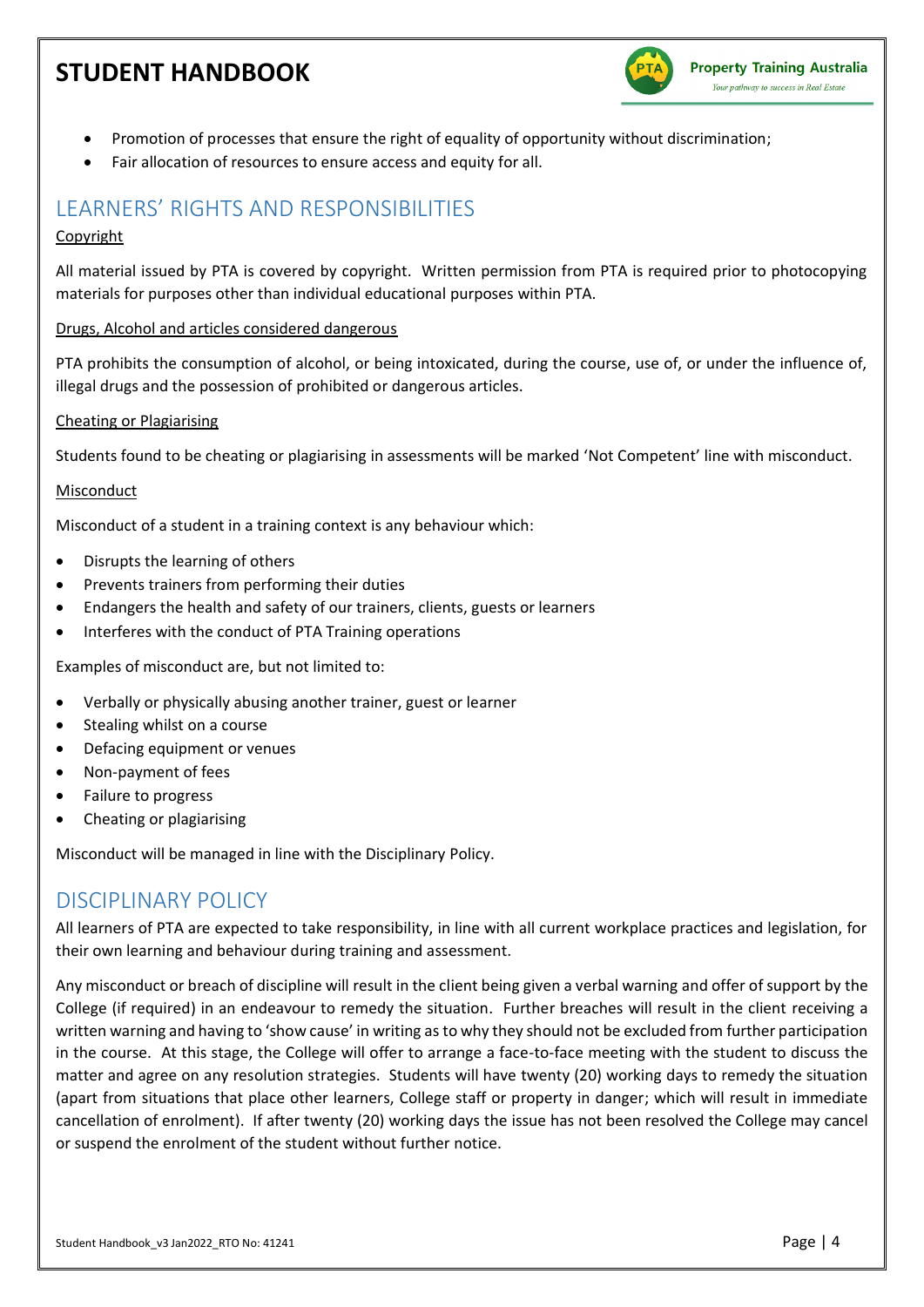

### <span id="page-4-0"></span>STUDENT SUPPORT NEEDS

Prior to enrolment and/or at commencement, whichever comes first, the College determines the support needs of individual learners and provides access to the educational and support services necessary for the individual learner to meet the requirements of the training product as specified in the Training Package.

The primary mechanism for student support is through the CEO who is responsible for responding to requests for assistance from students.

Students requiring additional assistance will be referred to the appropriate College staff member or to an appropriate external support provider if this is considered appropriate.

To ensure fair and equitable access to educational opportunities so that no learner is at a disadvantage, Property Training Australia will aim to provide, based upon resources and organisational priorities, appropriate arrangements for students with:

- Language and Literacy requirements
- Hearing impairment
- Visual impairment
- Physical impairment
- Intellectual impairment
- Learning requirements
- Mental Health requirements

Although there is no charge for referral, the cost of any external organisation providing learning support to the student in any of the above areas will be at the expense of the student.

#### Disability Supplement

When completing your Enrolment Application, you will be asked a series of questions including if you have any disability that may require support to be provided to you by PTA within our abilities and expertise. PTA is required to gather this information on behalf of the National Centre for Vocational Education and Research (NCVER).

Disability in this context does not include short-term disabling health conditions such as a fractured leg, influenza, or corrected physical conditions such as impaired vision managed by wearing glasses or lenses.

Hearing/deaf: Hearing impairment is used to refer to a person who has an acquired mild, moderate, severe or profound hearing loss after learning to speak, communicates orally and maximises residual hearing with the assistance of amplification. A person who is deaf has a severe or profound hearing loss from, at, or near birth and mainly relies upon vision to communicate, whether through lip reading, gestures, cued speech, finger spelling and/or sign language.

Physical: A physical disability affects the mobility or dexterity of a person and may include a total or partial loss of a part of the body. A physical disability may have existed since birth or may be the result of an accident, illness, or injury suffered later in life; for example, amputation, arthritis, cerebral palsy, multiple sclerosis, muscular dystrophy, paraplegia, quadriplegia or post-polio syndrome.

Intellectual: In general, the term 'intellectual disability' is used to refer to low general intellectual functioning and difficulties in adaptive behaviour, both of which conditions were manifested before the person reached the age of 18. It may result from infection before or after birth, trauma during birth, or illness.

Learning: A general term that refers to a heterogeneous group of disorders manifested by significant difficulties in the acquisition and use of listening, speaking, reading, writing, reasoning, or mathematical abilities. These disorders are intrinsic to the individual, presumed to be due to central nervous system dysfunction, and may occur across the life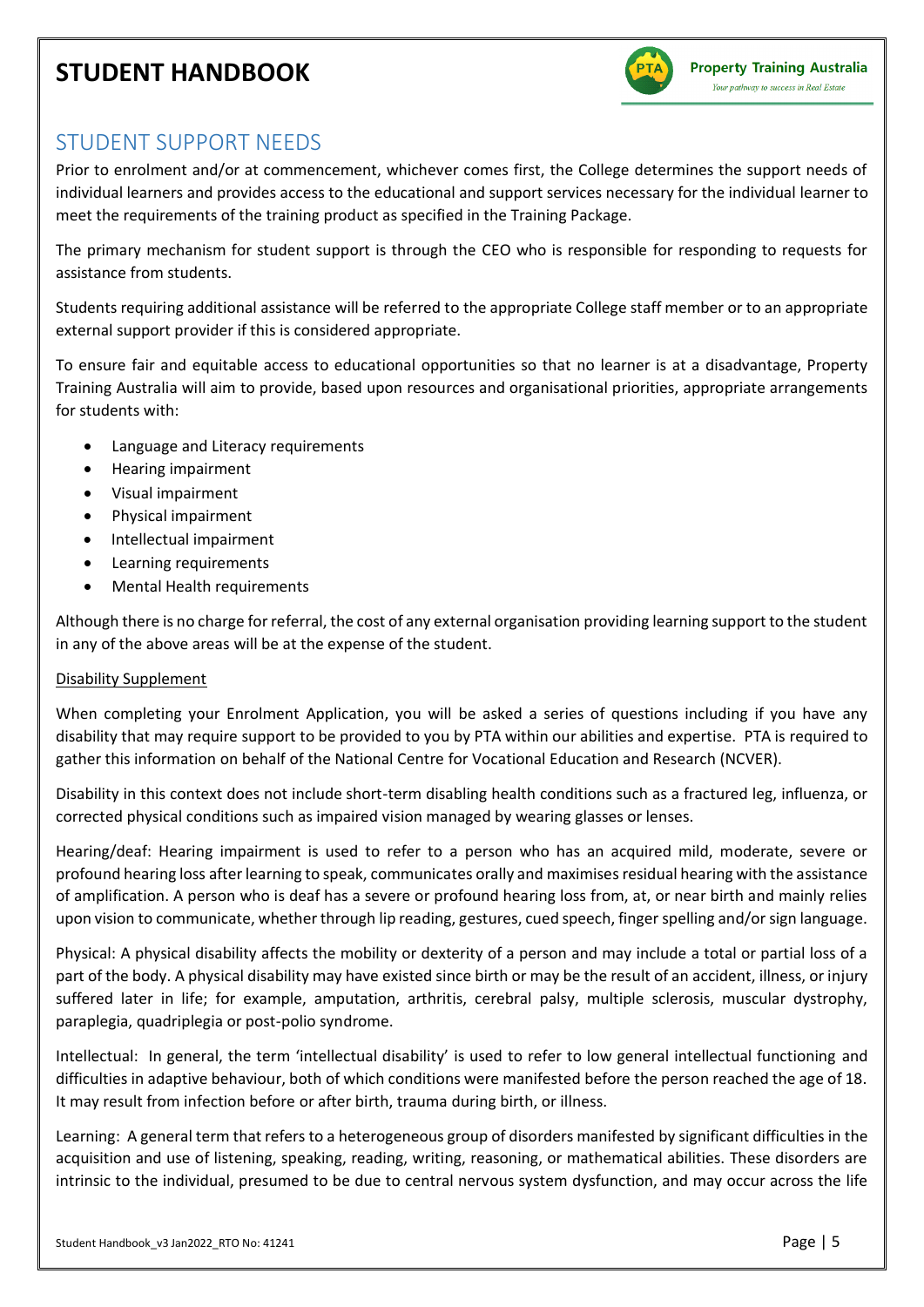

span. Problems in self-regulatory behaviours, social perception, and social interaction may exist with learning disabilities but do not by themselves constitute a learning disability.

Mental illness: Mental illness refers to a cluster of psychological and physiological symptoms that cause a person suffering or distress and which represent a departure from a person's usual pattern and level of functioning.

Acquired brain impairment: Acquired brain impairment is injury to the brain that results in deterioration in cognitive, physical, emotional or independent functioning. Acquired brain impairment can occur as a result of trauma, hypoxia, infection, tumour, accidents, violence, substance abuse, degenerative neurological diseases or stroke. These impairments may be either temporary or permanent and cause partial or total disability or psychosocial maladjustment.

Vision: This covers a partial loss of sight causing difficulties in seeing, up to and including blindness. This may be present from birth or acquired as a result of disease, illness or injury.

Medical condition: Medical condition is a temporary or permanent condition that may be hereditary, genetically acquired or of unknown origin. The condition may not be obvious or readily identifiable yet may be mildly or severely debilitating and result in fluctuating levels of wellness and sickness, and/or periods of hospitalisation; for example, HIV/AIDS, cancer, chronic fatigue syndrome, Crohn's disease, cystic fibrosis, asthma or diabetes.

Other: A disability, impairment or long-term condition which is not suitably described by one or several disability types in combination. Autism spectrum disorders are reported under this category.

#### Language, Literacy and Numeracy (LLN)

PTA aims at all times to provide a positive and rewarding learning experience for all of its students. The enrolment form requests provision of information regarding each student's English requirements or any other special learning needs. In the event of LL&N becoming an issue, the College will contact the student to discuss their requirements.

Students must ensure that they have discussed any concerns they may have about their capacity to participate because of any Language, Literacy or Numeracy difficulties or any other issue, prior to enrolment and throughout their course with their trainer or CEO. PTA will respect and maintain privacy at all times and are able to offer to any student an LLN exercise to ascertain suitability for enrolment into a course.

PTA will make every effort to ensure that each participant is adequately supported to enable them to complete their training.

#### Disagreements and misunderstandings

Disagreements and misunderstandings happen to all of us from time to time. Whether the situation is between students, or trainers, or between a student and a trainer, rarely is a situation so bad that it cannot be resolved to the satisfaction of all parties. Students can find out about all available actions by speaking with their trainer, administration staff or the CEO.

Confidential help and support will be provided at each step of the process. If you are unhappy with academic decisions or any issues directly related to the successful completion of your course, you may wish to discuss a problem, lodge a written complaint, or access independent mediation to resolve a dispute. The process for this is outlined in our Complaints and Appeals policy in this Handbook.

#### Welfare and Guidance

PTA wishes to ensure that all students are supported in their studies to the fullest extent possible, thus any student who is experiencing any difficulties with their studies should see their trainer, or another member of the College staff.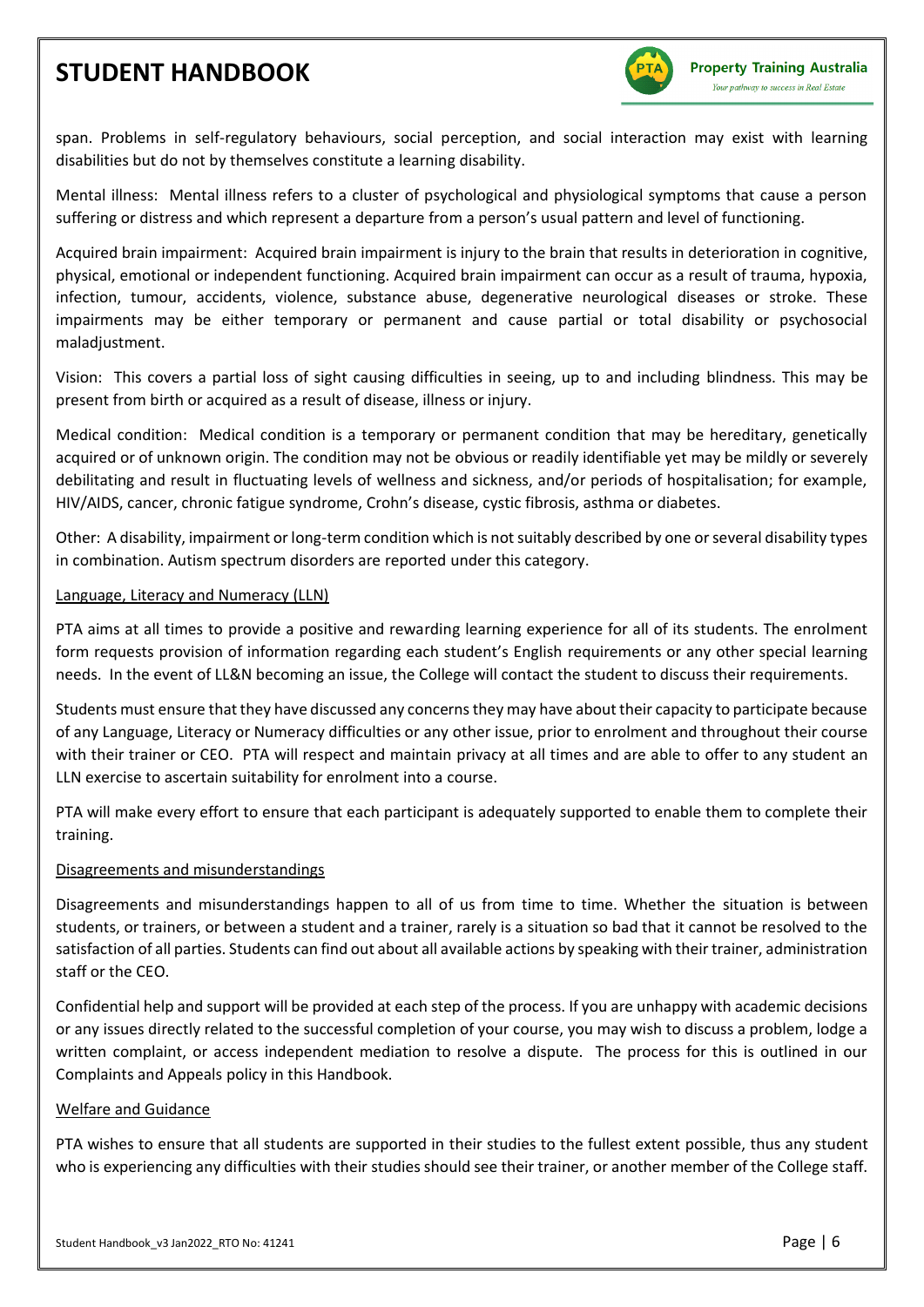

Furthermore, students seeking advice on Welfare or Guidance on other matters may make an appointment at any time to see their trainer or CEO for free advice relating to study on:

- managing time
- setting and achieving goals
- motivation
- ways of learning
- coping with assessments
- looking after yourself

We will also provide free support to access a qualified counsellor if requested by the student. Any costs are to be borne by the student for this service.

#### Orientation Program - Classroom

An orientation session will be conducted by the College prior to any student commencing their course. The Training Manager will generally conduct the orientation session which will cover the following:

- Welcome and orientation
- Outline of course details
- Student rights and responsibilities
- Health, safety, security and privacy
- Student services and support needs
- Student ID's
- AVETMISS/USI/CT/RPL finalised

During orientation students will have the opportunity to ask questions and clarify any issues they may have.

#### Orientation Program - Online

Orientation for online students is by way of email confirmation of your Enrolment with Profile Activation links to the Online platform to:

- Guide you through an introduction on how to use the learning platform.
- Collect mandatory AVETMISS profile information. AVETMISS stands for the Australian Vocational Education and Training Management Information Statistical Standard. It is a national data standard that ensures consistent and accurate capture and reporting of Vocational Education and Training (VET) information about students to the National Centre for Vocational Education and Research (NCVER). (Refer to the Privacy Policy in this Handbook).
- Collect your mandatory Unique Student Identifier (USI) number. A USI is your individual education number for life. It also gives you an online record of your VET training undertaken in Australia. If you're at university, TAFE or doing other nationally recognised training, you need a USI. PTA cannot issue your final Certification without it. (Refer to the Privacy Policy in this Handbook).

### <span id="page-6-0"></span>ENROLMENT

Before you finalise your enrolment enrol, please make sure you have read the Student Handbook and Pre-Enrolment Information located on our website and contact PTA if you have any questions.

Prior to a learner enrolling in any course, PTA will ensure the learner has been provided access to information about the course/s they are enquiring about and any relevant PTA Polices & Procedures. The information provided will contain, as a minimum, the following: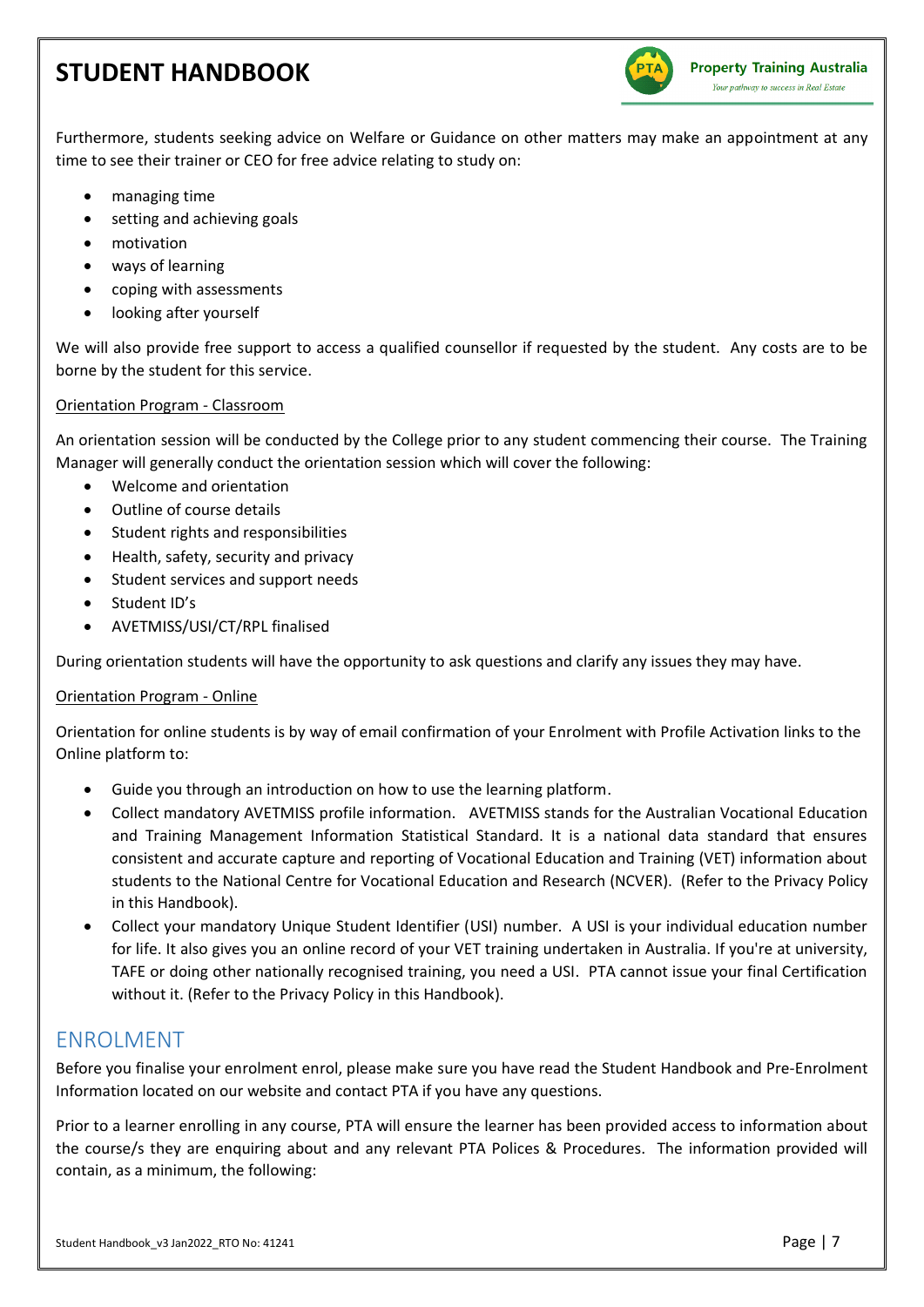

- 1. The course title including a list of all units of competency (Code and Title) included in the course
- 2. Course duration
- 3. Course delivery location/s
- 4. Mode of delivery e.g. face-to-face, on-line
- 5. Course pre-requisites (if applicable)
- 6. Course entry requirements (if applicable)
- 7. Course Fees
- 8. Any work placement arrangements (if applicable)
- 9. PTA's training, assessment and certificate issuance obligations

The above information will usually be provided to a learner on the PTA website directly and in the Student Handbook.

Where the services provided to learners enrolled in courses by PTA change, PTA will advise learners as soon as practical.

### <span id="page-7-0"></span>UNIQUE STUDENT IDENTIFIER (USI)

The USI is issued by the Australian Government and must be kept private. It is linked on a national database to the qualifications students complete while studying in Australia so that they will always have a record of what qualifications they have completed.

All students must apply for a Unique Student Identified (USI) when they commence training in Australia.

PTA cannot issue a Certification to any student unless they hold a USI. This includes Recognition of Prior Learning (RPL). Refer [www.usi.gov.au.](http://www.usi.gov.au/) Students will be able to access their records online, download them and share them with future training organisations electronically. With the student's permission, training organisations will be able to see their students' entire nationally recognised training record commencing with records collected in 2015.

Once a student creates their USI they will be able to:

- Give their USI to each training organisation they study with;
- Give their training organisation permission to view and/or update their USI account;
- Give their training organisation view access to their transcript;
- View and update their details in their USI account;
- View online and download their training records and results in the form of a transcript;
- Control access to their transcript.

Training organisations should record a USI for their students at the time of enrolment. However, they must ensure that they have recorded a valid USI for each student when they report on training activities or issue an AQF certification document, such as a qualification, statement of attainment or testamur. Training Organisations need only create or verify a student's USI once.

The "Student USI Fact Sheet" may be provided to students to assist them when creating their USI numbers. This is located at [www.usi.gov.au.](http://www.usi.gov.au/)

Any USI Consent Forms must be kept in student files.

No USI or Student ID numbers are to be included on the Certifications. To meet the legal requirement for the USI to be used only for the purpose for which is was intended, the USI should not be on the Testamur or on Student ID Cards.

The USI application should be completed by the student prior to commencement. **Note: No certifications can be issued until your USI is provided.**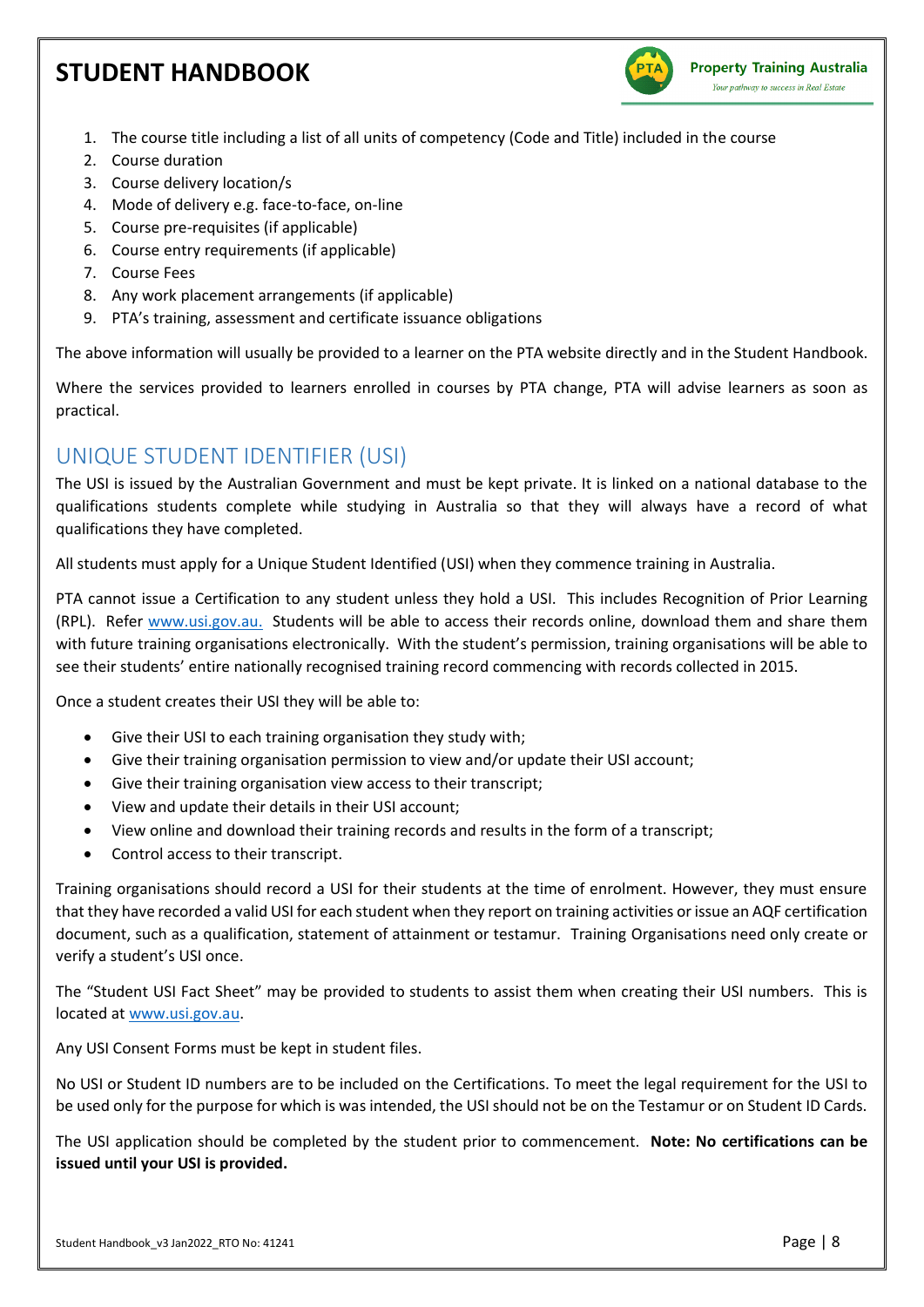

For information on privacy and your Unique Student Identifier, refer to the Privacy Policy in this Handbook.

### <span id="page-8-0"></span>FEES

#### Course Fees

All course fees, including Recognition of Prior Learning fees, are required to be paid upon enrolment and prior to the start of a course (whichever date is the earliest).

Enrolment fees are payable through our online enrolment process by Credit Card (1.5% surcharge applies), and/or by EFT.

Most Property Training Australia course fees are \$1,500 or below. PTA do not accept more than \$1,500 in advance from individual students.

Where Property Training Australia offers a course which has a fee greater than \$1,500 the learner will be required to pay a deposit of \$1,500 upon enrolment and prior to the start of the course (whichever date is the earliest), with the learner invoiced the balance.

Property Training Australia's refund policy and the availability of the Complaints and Appeals process does not remove the students' right to take action under the Australian's consumer protection laws.

#### Other Fees

Other Fees that Property Training Australia may charge include:

- Certificate reprint fee = \$25 per certificate
- Cancellation Fee (as per conditions in Refund Policy) = \$75
- Classroom unit re-scheduling fee = \$50 per unit (non-refundable)
- Online extension = \$50 per month (non-refundable)
- Online training platform = \$50 per month
- Transfer from online to classroom-based course = \$100 (non-refundable)
- Private Tuition = quote provided upon request and dependent upon total time of private tuition required/conducted

#### <span id="page-8-1"></span>REFUNDS

Property Training Australia has a refund process that is fair and equitable for all.

If Property Training Australia fails to deliver the agreed services, has to cancel a course prior to commencement or terminate a course early (with no provision for re-scheduling)**,** learners will be notified and will be entitled to a full refund.

If a learner fails to accept a re-scheduled placement (if offered) a refund of unspent course fees will be offered.

#### Classroom Training (Blended)

Fees paid in advance for classroom-based courses are refunded, less a \$75.00 Cancellation Fee, provided a minimum of 24 hours' notice is given before the commencement date.

Once a course has begun there are no refunds available.

Classroom delivery is Blended Training and Assessment with students having access to additional computer-based learning and assessment materials as students studying fully online.

#### Online Training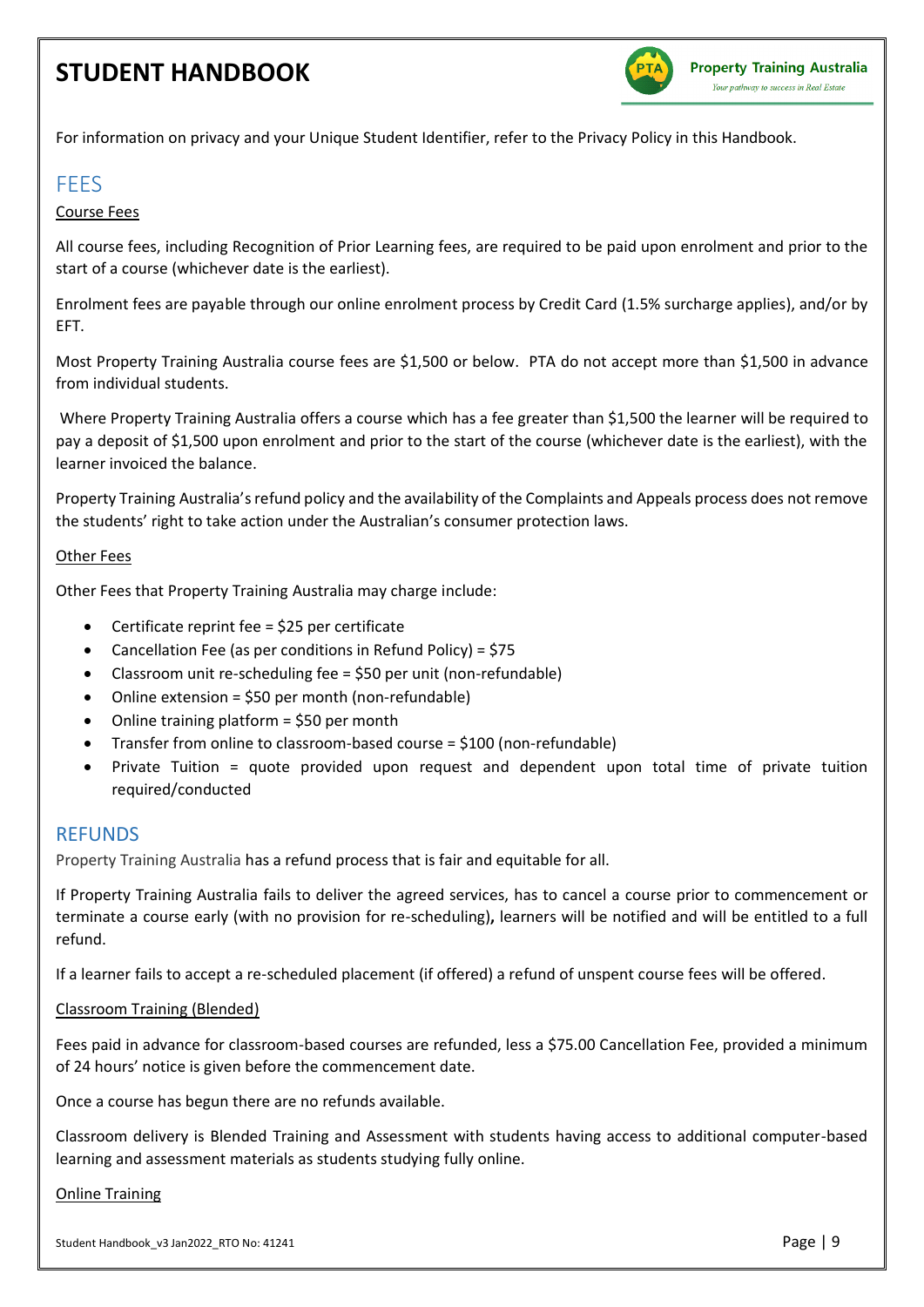

Fees paid in advance for online courses are refunded, less a \$75.00 Cancellation Fee, provided students have not logged on to the website and/or commenced using the learning materials.

Once a student has logged on there are no refunds available.

Students who have not logged into the course within one (1) month of enrolment and/or who have not submitted any material or assessment within one (1) month of the initial logon, will be contacted by their assessor to determine if they require any additional support to ensure progression through their course and to agree on a timetable for progression.

If the student still does not commence or submit work within the agreed timeframe, they will be deemed to be inactive and will have their enrolment terminated without refund in accordance with our Disciplinary policy.

Students who do not complete the course they have enrolled in within the allotted time may apply in writing for an extension. Extensions will be granted in one (1) month blocks at a cost of \$50 per month and cannot be for a period greater than three (3) months. This fee is payable before the extension is granted and is non-refundable.

#### Recognition of Prior Learning (RPL)

RPL fees are quoted individually by the CEO. Once a candidate completes an Enrolment Application for RPL and pays the applicable fees, there are no refunds available.

#### General Information Regarding Refunds and Course Fees

Registration and course fees may be transferred to another person provided he/she meets the course entry requirements. Alternatively, registration and course fees can be transferred to a future course.

A written application for a refund of all or part of prepaid fees must be submitted to the CEO in writing. The CEO will be the sole arbiter in all such decisions. All approved refund amounts will be paid within five (5) working days.

#### Instalments

You may request to pay by instalments by telephoning the College. The following conditions apply:

- 1. Students (excluding those applying for Recognition of Prior Learning) are eligible to apply for payment by instalments.
- 2. Subject to verbal and written confirmation, and an assessment of the student's ability to pay, the CEO may approve and initiate a "Payment by Instalments" plan for the student.
- 3. If approved the student must submit a signed application and pay an initial deposit as agreed.
- 4. The balance of fees must be paid in the agreed instalments. Fees are payable in advance on an instalment basis.
- 5. Students paying by instalments may not apply for further courses while there is an outstanding balance.
- 6. Failure by a student to remit payment of an instalment on time may result in withdrawal from that course until the outstanding payment is made and will be liable for the full outstanding balance.
- 7. No results, qualifications or statements of attainment will be issued to a student while there is an outstanding balance of fees due to Property Training Australia.

#### <span id="page-9-0"></span>COURSE INFORMATION

Course details, locations, durations and times are all located on our website. In the unlikely event that there are any changes to your course information, PTA will inform you immediately in writing.

All learners are individuals and may progress at a different pace. This will also depend on your previous employment experience, personal experiences, prior learning, learning style and any real estate or related experience you have had. PTA will support you to ensure you maintain course progress and complete your studies within the times allowed.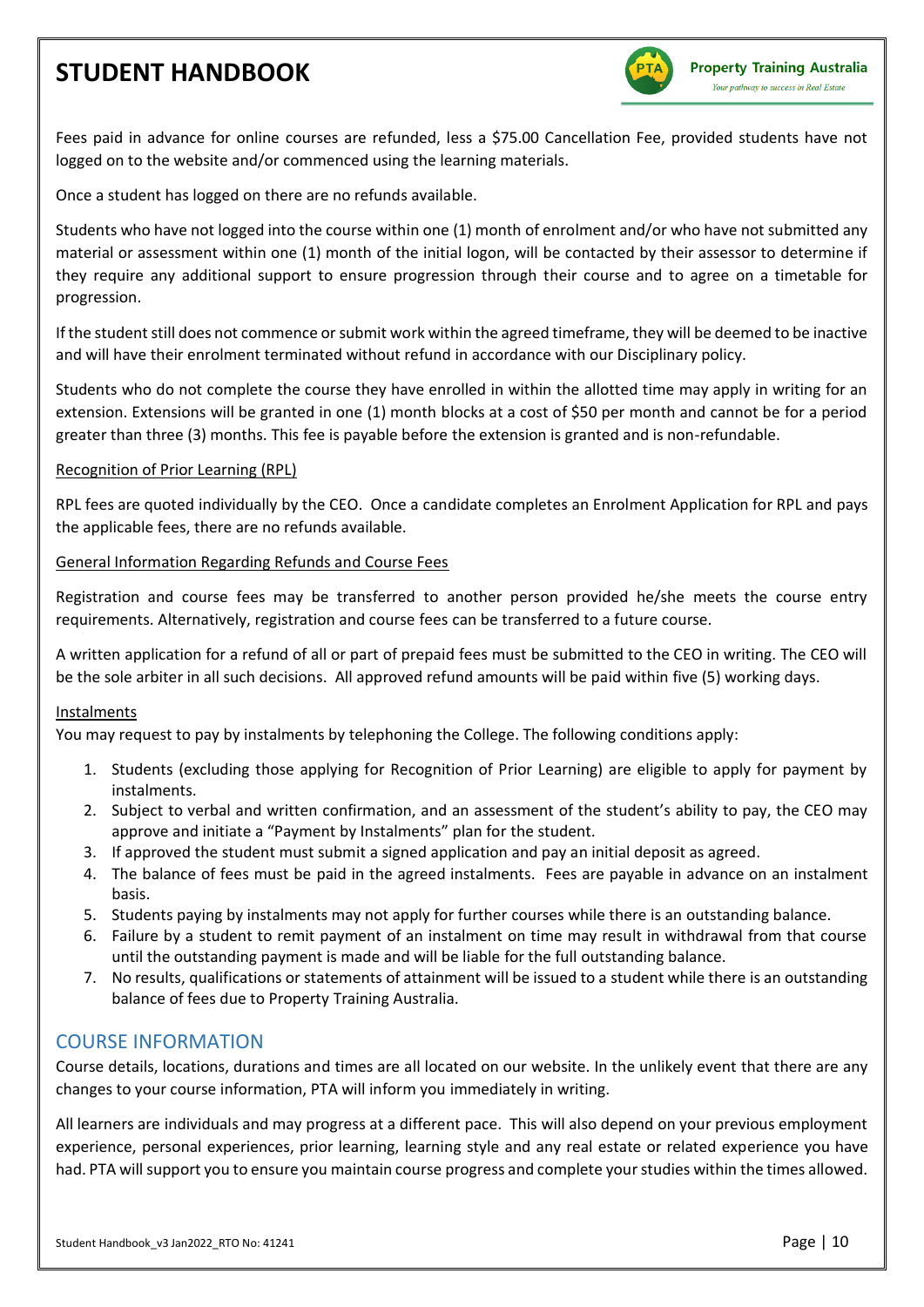

#### Classroom

If you are unable to attend your scheduled class, you must advise Head Office (by email) prior to the commencement of training to discuss re-scheduling. This may require you to pay an additional fee of \$50 for each unit that needs to be rescheduled. Refer to 'Fees' section in your Student Handbook.

#### **Online**

Each student studying online will have access to experienced trainers and assessors in the event you experience any difficulties or have any questions.

To study online requires self-discipline, good time management and motivation. Please discuss this option with PTA if you have any concerns about your ability to successfully complete your training through this method. Online students are expected to progress through their course and complete assessments in a timely manner. Refer to the Assessment section of this Handbook for details. Our Learning Management System will monitor students who are not progressing and if so, PTA will contact you directly to discuss your options.

You may transfer to a classroom-based course at any time, and all tuition fees paid will be transferred. You will be required however to pay a non-refundable \$100 administration fee for this transfer. All transfers are subject to course availability. Refer to 'Fees' section in your Student Handbook.

Prior to enrolling please discuss your employment prospects and aspirations with our staff to ensure the course you enrol in is best suited to you. PTA do not guarantee any employment outcomes.

Also, if you are requiring a license check your eligibility and suitability with Queensland Office of Fair Trading, Tel: 137468. QldOFT eligibility criteria mandates units of competency to be held and also addresses age, criminal history, bankruptcy and any previous license or registration cancellations that may apply to you.

### <span id="page-10-0"></span>ASSESSMENT

Assessment of skills and knowledge is an integral part of each training course delivered by Property Training Australia. Assessment is undertaken to determine whether a student is competent in all the requirements of each particular unit of competency within a training course. Assessment may be carried out in a variety of ways, for example: case studies, simulations, multiple-choice questions, written questions, reports, projects, completion of forms.

Both Classroom and Online assessment is conducted via computer-based tasks which are uploaded into the learning system when completed. These tasks are then accessed online by PTA's assessors. Students will be supplied with assessment tasks which are to be completed in specified time frames and submitted online.

#### Reasonable Adjustment

PTA takes all steps to ensure student needs are identified and supported throughout their training. If a student requires an alternative form of assessment due to any problem they may have with literacy or physical constraints, our trainers and assessors are able to identify this and discuss alternatives with you.

#### Classroom based courses

Students studying via classroom have six (6) months from the date of enrolment to complete their course.

#### Online courses

Students studying via online have six (6) months from the date of enrolment to complete their course.

Students who have not logged into the course within one (1) month of enrolment and/or who have not submitted any material or assessment within one (1) month of the initial login, will be contacted by their assessor to determine if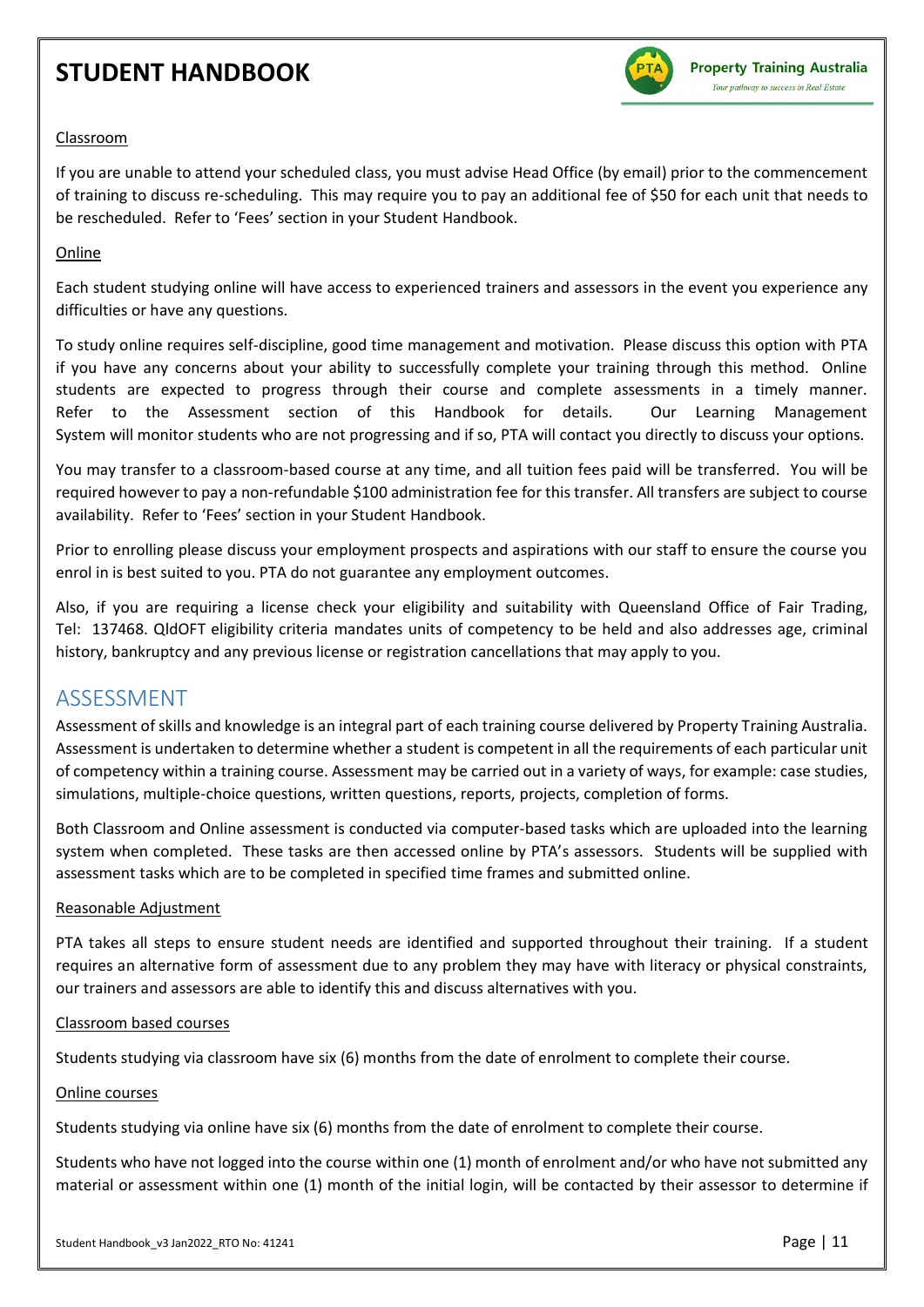

they require any additional support to ensure progression through their course and to agree on a timetable for progression.

Clients may apply for an extension the course is not completed within the nominated time frames. An application for an extension must be made in writing and cannot be for a period greater than 3 months. Refer to our Refund Policy for details.

#### Re-Assessment

Two (2) re-submissions are permitted for each assessment task and this procedure applies to all courses. Following the issuing of a resubmission request, a student has 10 working days in which to present work for further appraisal, at the discretion of the individual trainer. If a student is still Not Competent after exhausting their assessment resubmissions may be required to re-enrol in the unit(s) and pay all applicable fees (at the discretion of the CEO).

Students are advised they have the right to appeal any assessment decision given.

### <span id="page-11-0"></span>CREDIT TRANSFER

Where a unit of competency issued to a learner is the same Code and Title as that offered by PTA, the College will provide a Credit Transfer. This will include superseded equivalent units, provided that currency can be established. Verified or certified transcripts must be provided, which will be authenticated by the College.

### <span id="page-11-1"></span>RECOGNITION OF PRIOR LEARNING (RPL)

The Recognition of Prior Learning process (RPL) acknowledges skills and knowledge gained through:

- formal training conducted by industry or educational agencies
- informal training
- experience, knowledge and skills gained on the job
- life experience

Property Training Australia offers candidates an opportunity to apply for Recognition of Prior Learning (RPL) in units from our Queensland Office of Fair Trading licensing courses listed on our website.

#### **Quality evidence**

It is the responsibility of the candidate to provide the Quality Evidence required to PTA to ensure that it meets the following criteria:

- valid: covers all the requirements of the unit of competency
- sufficient: enough evidence to demonstrate your competency
- current: reasonably recent, as a general guide less than two years old
- authentic: your own work, e.g., certified/authenticated; can you answer questions about them or explain how the work was done
- relevant: relates to the qualification or units of competency you are seeking

In addition, quality evidence is:

- consistent: representative over a period of time rather than one instance
- reliable: comes from a credible and verifiable source.
- diverse: comes from different contexts, locations and times.

#### **Gap Training**

Gap training may be required for Queensland licensing. It is the policy of PTA that you must have been actively working within the Real Estate industry or a minimum period of 12 months over the past 2 years and evidence of this will be required, e.g., confirmation from Agency Principal.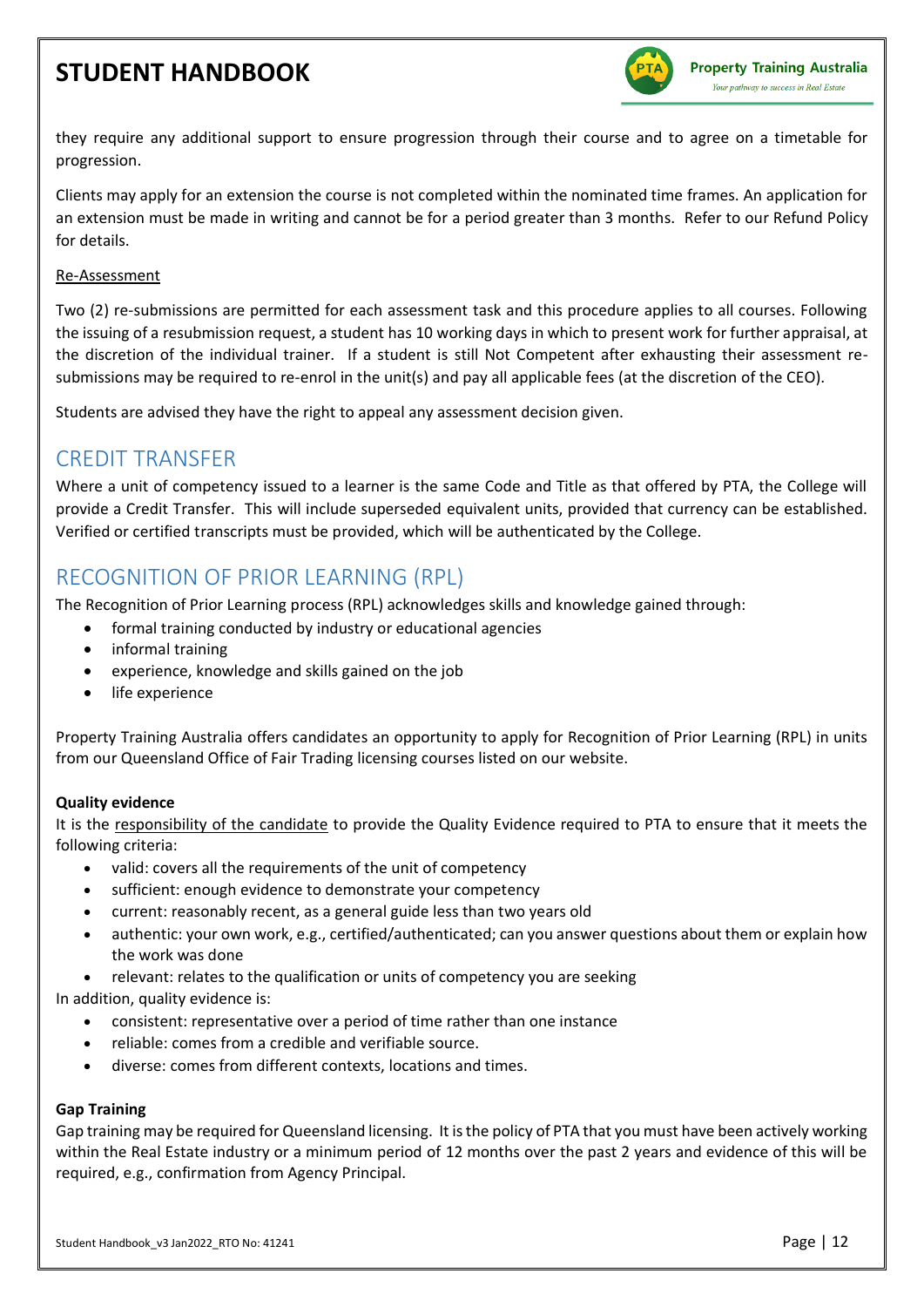

### <span id="page-12-0"></span>COMPLAINTS/APPEAL

Students have the right to express complaints, concerns or dissatisfaction with any element of Property Training Australia's operations including administration, training and assessment, and other students' behaviour, without adverse consequence. The College is committed to providing a fair and equitable process for dealing with student complaints/appeals. In the event that complaints or appeals cannot be resolved internally, Property Training Australia will advise students of the appropriate authorities where further assistance can be obtained.

To access either the Complaints or Appeals process students will complete the Complaints / Appeals Form located on the Property Training Australia website.

The College will advise students in writing if it considers more than 60 calendar days are required to process and finalise any complaint or appeal, including the reasons why; and provide regular updates to the student.

#### Complaints Process

Informal Complaint: A student should firstly attempt to resolve the problem with the individual staff member responsible for the issue.

Formal Complaint Process: If the complaint is not resolved informally, the complainant must lodge a formal complaint using the Complaints / Appeals Form located on Property Training Australia's website. This will result in a meeting being arranged in an attempt to resolve the issue within five (5) working days of notification of the complaint. Students are welcome to bring a representative to this meeting, should they wish to do so.

Whilst this conciliatory procedure is being followed, the student will continue to participate in the educational services offered by the College and, if necessary, a student will be given alternative means to continue such participation to ensure that he/she is not unduly disadvantaged.

Following the outcome of a formal complaint, the College must immediately implement the decision, convey the outcome to the student in writing, place a copy of the documentation on the student file and undertake any improvement actions arising from the complaint.

#### Appeals Process (including Assessment Appeals)

Appeals may arise from a number of sources including appeals against assessment, appeals against discipline actions, and appeals against decisions arising from complaints. The essential nature of an appeal is that it is a request by a student to reconsider a decision made by the College. The appellant must lodge a formal appeal using the Complaints / Appeals Form which can be located on Property Training Australia's website. The appeal resolution phase with commence within five (5) working days of the internal appeal being lodged and finalised within ten (10) working days of commencement of proceedings.

A student's enrolment will be maintained whilst an appeal is in progress and the outcome has not been determined.

Internal Appeals Process: Internal appeals (except assessment appeals) will be heard by an independent Appeals Panel. No member of the Appeals Panel is to have been directly involved in the complaint leading up to the appeal.

Internal Assessment Appeals Process: A student has a maximum period of ten (10) working days from date of assessment in which he/she can appeal against results. Students appealing an assessment decision (including RPL) will be given the opportunity to have their assessment evidence validated by a 2xperson independent Assessment Appeals Panel. Costs of reassessment subject to an appeal will met by the College. Only one (1) assessment appeal will be allowed per assessment.

External Appeals Process: If the resolution of any Internal Appeal fails, then the matter can be taken up with an independent mediation and conciliation service, arranged by the College, that will seek a meeting of all parties. The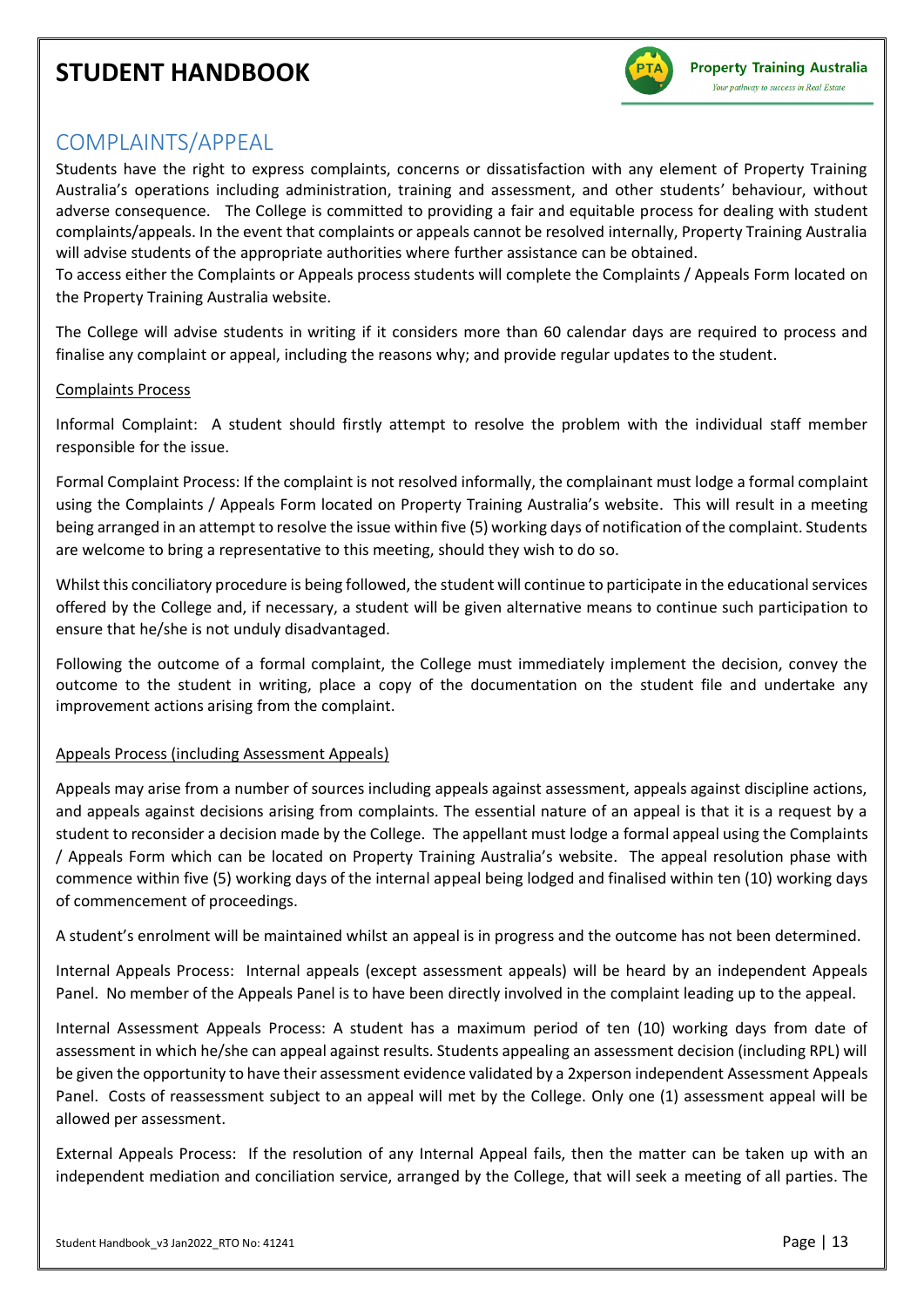

agreements reached at this meeting will be faithfully adhered to by Property Training Australia. The College will pay for costs of mediation.

If, at this phase an outcome cannot be achieved then the student will be asked to contact the Queensland Training Ombudsman [www.trainingombudsman.qld.gov.au](http://www.trainingombudsman.qld.gov.au/) Free call: 1800 773 048.

Following the receipt of the outcome of an internal or external appeal the College must immediately implement the decision, convey the outcome to the student in writing, place a copy of the documentation on the student file and undertake any improvement actions arising from the appeal.

### <span id="page-13-0"></span>CERTIFICATE ISSUANCE POLICY

All AQF certification documentation issued by PTA will comply with AQF requirements and Standards for Registered Training Organisations (RTOs) 2015 – Schedule 5.

Before issuing a nationally recognised testamur or statement of attainment to a student, PTA will confirm the following has been met:

- Student has completed all assessment activities successfully associated with the course and been deemed competent in all units of competency being issued
- Student has paid all associated course fees in full
- Student has supplied a USI and PTA have confirmed the validity of the USI with the Registrar

PTA will endeavour to issue the student with the appropriate certification within 10 days, and a maximum of 30 calendar days, after PTA has confirmed all the above criteria has been met.

### <span id="page-13-1"></span>RECORDS AND PRIVACY

Students may apply to the CEO to gain access to their individual records. A copy may be held or given out on a student's request subject to the student's authorisation. Students must view their records at Property Training Australia's campus and cannot take records away from the College.

Students, by enrolling in a course with Property Training Australia, hereby authorise the College to provide information about the students' enrolment, and course completion for the strict purposes of external reporting required to comply as an RTO within the Australian Government VET Quality Framework. In addition, students hereby authorise Property Training Australia to confirm a student's USI with the Registrar. In all other cases, Property Training Australia will seek authorisation from students to provide information to a 3rd Party, except as required by law.

PTA operates in compliance with Privacy Act 1988 and the Guidelines to the National Privacy Principles 2001. The Privacy Act regulates how personal information is collected, stored, used and disclosed. In 2001, the Commonwealth Privacy Act 1988 was amended and Australians how have specific rights in relation to how their personal information is handled by many private sector organisations. Privacy rights come in the form of ten (10) National Privacy Principles, (NPPPS), listed below. These set the standards organisations are required to be observed in collecting, storing, using, disclosing, protecting and transferring personal information. All training staff has current knowledge of privacy policies as they relate to an RTO. We will ensure that all required procedures are followed to ensure your right to privacy. The RTO abides by the ten (10) national privacy principles as they appear below in the handling of personal information of participants / employees:

- 1. Collection We will collect only the information necessary for one or more of its functions. The individual will be told the purposes for which the information is collected.
- 2. Use and disclosure Personal information will not be used or disclosed for a secondary purpose unless the individual has consented or a prescribed exception applies.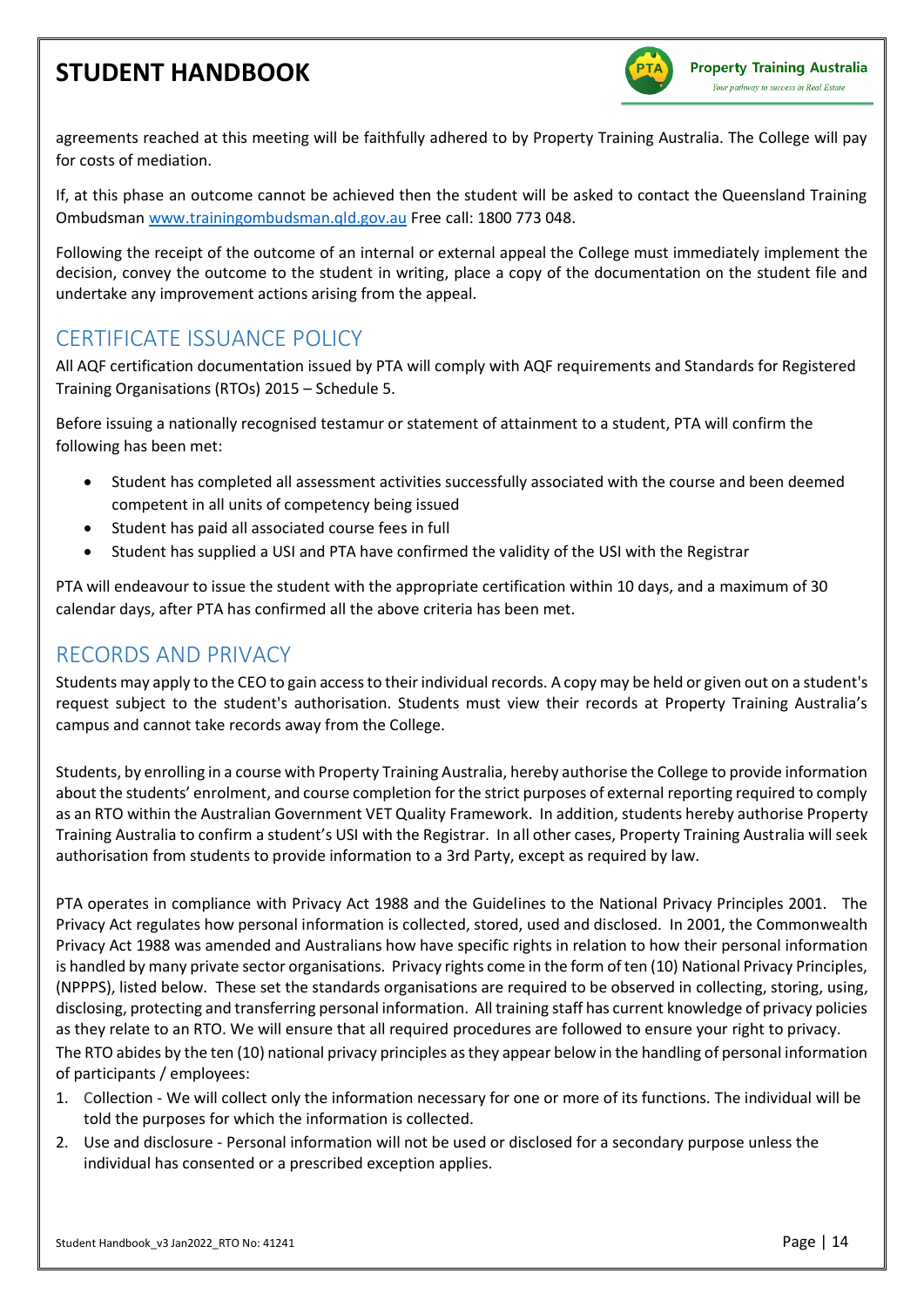

- 3. Data quality We will take all reasonable steps to make sure that the personal information it collects uses or discloses is accurate, complete and up to date.
- 4. Data Security We will take all reasonable steps to protect the personal information it holds from misuse and loss and from unauthorised access, modification or disclosure.
- 5. Openness We will document how they manage personal information and when asked by an individual, will explain the information it holds, for what purpose and how it collects, holds, uses and discloses the information.
- 6. Access and correction The individual will be given access to the information held except to the extent that prescribed exceptions apply. We will correct and update information errors described by the individual.
- 7. Unique Identifiers Commonwealth Government identifiers (Medicare number or tax file number) will only be used for the purposes for which they were issued. We will not assign unique identifiers except where it is necessary to carry out its functions efficiently.
- 8. Anonymity Wherever possible, the organisations will provide the opportunity for the individual to interact with them without identifying themselves.
- 9. Trans-border Data Flows The individual's privacy protections apply to the transfer of personal information out of Australia.
- 10. Sensitive Information We will seek the consent of the individual when collecting sensitive information about the individual such as health information, or information about the individual's racial or ethnic background, or criminal record.

### <span id="page-14-0"></span>PRIVACY POLICIES

#### **USI Privacy Notice**

The information you provide through the USI application process:

- is collected by the Student Identifiers Registrar for a number of purposes
- may be disclosed to a number of organisations, departments, regulators and other persons where it is reasonably necessary for the purposes of performing functions or exercising powers
- may be disclosed to the Oversight Authority in instances pertaining to digital identity to enable them to perform their functions
- will not otherwise be disclosed without their consent unless authorised or required by or under law.

Detailed information on the use of your information can be found in Division 5 - Collection, use or disclosure of student identifiers of the Student Identifiers Act 2014 and in the Privacy Policy.

Privacy policies and complaints:

Students can find out more about how the Student Identifiers Registrar collects, uses and discloses their personal information:

- in the Student Identifiers Registrar's Privacy Policy
- by emailing the Registrar
- by calling 1300 857 536 or from outside Australia +61 2 6240 8740

The Student Identifiers Registrar's Privacy Policy contains information about:

- how students can access and seek correction of the personal information held about them
- how to make a complaint about a breach of privacy by the Registrar in connection with the USI
- how complaints are handled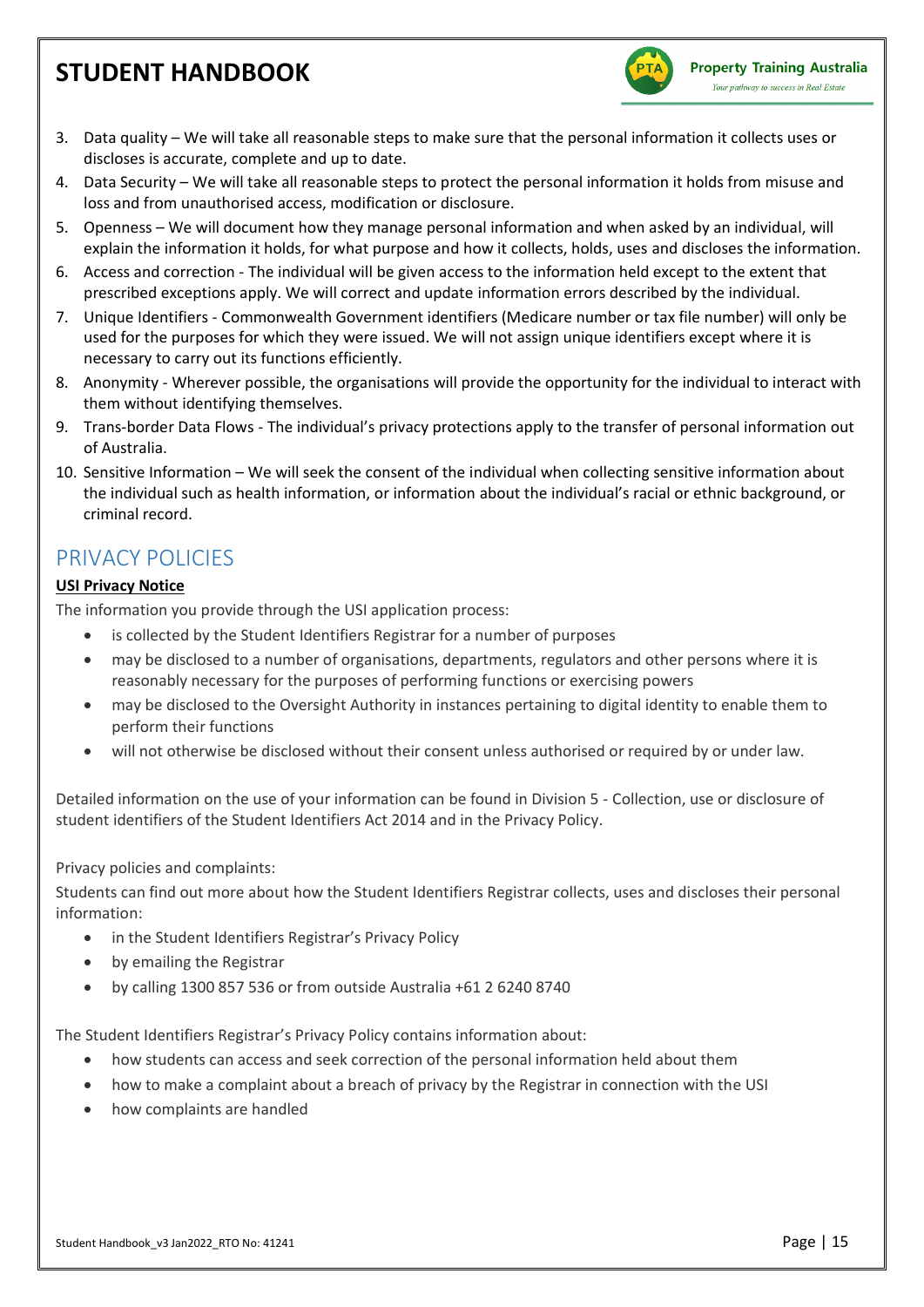

The student can also make a complaint to the Information Commissioner about an interference with privacy pursuant to the Privacy Act 1988. This includes the misuse or interference of or unauthorised collection, use, access, modification or disclosure of USIs.

#### **PTA RTO Privacy Notice**

#### *Why we collect your personal information:*

As a registered training organisation (RTO), we collect your personal information so we can process and manage your enrolment in a vocational education and training (VET) course with us.

#### *How we use your personal information:*

We use your personal information to enable us to deliver VET courses to you, and otherwise, as needed, to comply with our obligations as an RTO.

#### *How we disclose your personal information:*

We are required by law (under the *National Vocational Education and Training Regulator Act 2011* (Cth) (NVETR Act)) to disclose the personal information we collect about you to the National VET Data Collection kept by the National Centre for Vocational Education Research Ltd (NCVER). The NCVER is responsible for collecting, managing, analysing and communicating research and statistics about the Australian VET sector.

We are also authorised by law (under the NVETR Act) to disclose your personal information to the relevant state or territory training authority.

#### *How NCVER and other bodies handle your personal information:*

NCVER will collect, hold, use and disclose your personal information in accordance with the law, including the *Privacy Act 1988* (Cth) (Privacy Act) and the NVETR Act. Your personal information may be used and disclosed by NCVER for purposes that include populating authenticated VET transcripts; administration of VET; facilitation of statistics and research relating to education, including surveys and data linkage; and understanding the VET market.

NCVER is authorised to disclose information to the Australian Government Department of Education, Skills and Employment (DESE), Commonwealth authorities, state and territory authorities (other than registered training organisations) that deal with matters relating to VET and VET regulators for the purposes of those bodies, including to enable:

- administration of VET, including program administration, regulation, monitoring and evaluation
- facilitation of statistics and research relating to education, including surveys and data linkage
- understanding how the VET market operates, for policy, workforce planning and consumer information.

NCVER may also disclose personal information to persons engaged by NCVER to conduct research on NCVER's behalf.

NCVER does not intend to disclose your personal information to any overseas recipients.

For more information about how NCVER will handle your personal information please refer to the NCVER's Privacy Policy at [www.ncver.edu.au/privacy.](http://www.ncver.edu.au/privacy)

If you would like to seek access to or correct your information, in the first instance, please contact your RTO using the contact details listed below.

DESE is authorised by law, including the Privacy Act and the NVETR Act, to collect, use and disclose your personal information to fulfil specified functions and activities. For more information about how the DESE will handle your personal information, please refer to the DESE VET Privacy Notice at [https://www.dese.gov.au/national-vet](https://www.dese.gov.au/national-vet-data/vet-privacy-notice)[data/vet-privacy-notice.](https://www.dese.gov.au/national-vet-data/vet-privacy-notice)